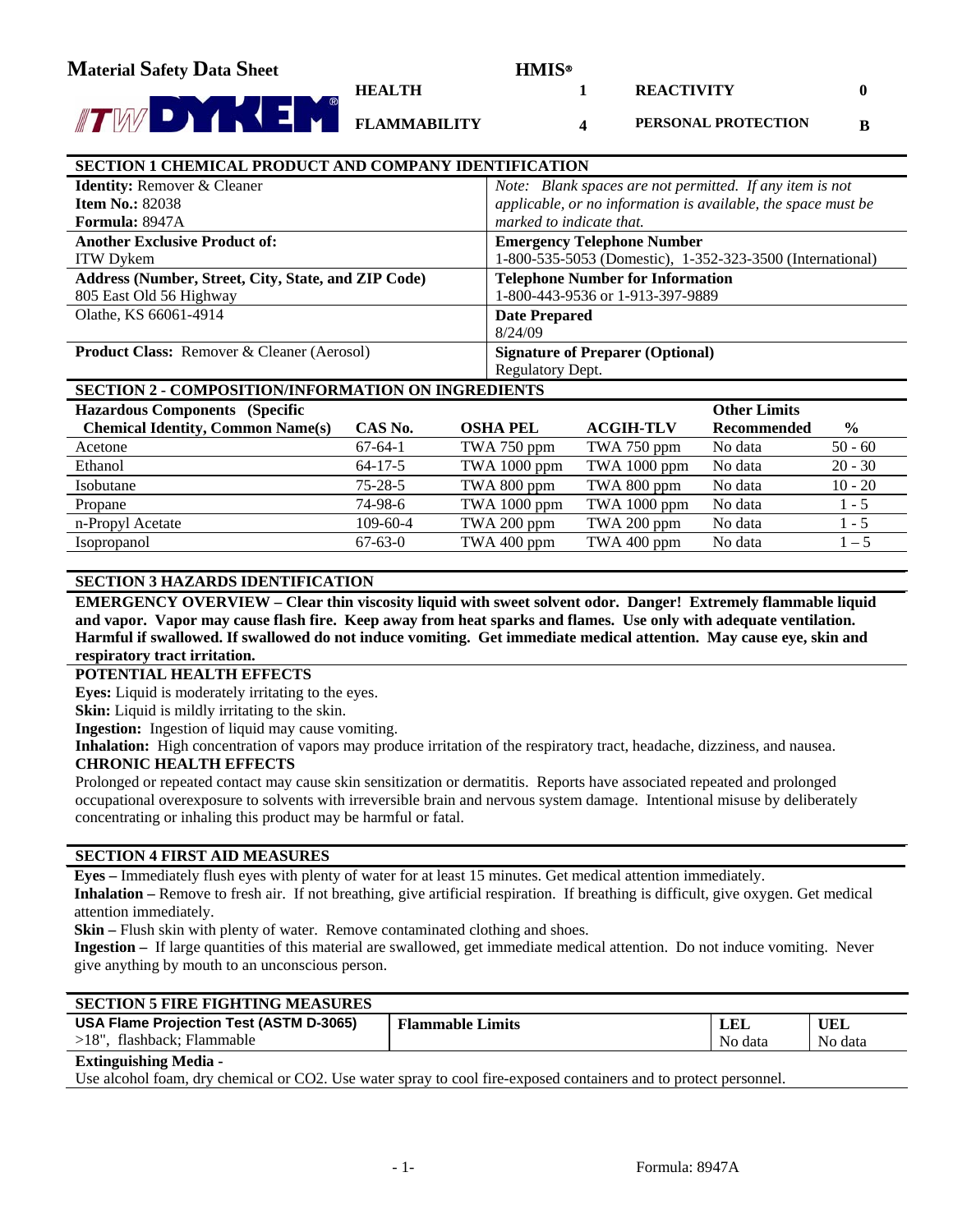#### **Special Fire Fighting Procedures -**

Water may be ineffective. Water may be used to keep fire-exposed containers cool until fire is out. Prevent spill from entering drains, sewers, streams or other bodies of water. If run-off occurs, notify proper authorities. Do not enter confined fire space without full bunker gear (helmet with face shield, bunker coats, gloves and rubber boots), including a positive pressure NIOSH approved self-contained breathing apparatus.

**Unusual Fire and Explosion Hazards –** Vapors are heavier than air and may travel along ground, or be moved by ventilation and be ignited by ignition source.

#### **SECTION 6 ACCIDENTAL RELEASE MEASURES**

**SMALL SPILL:** Absorb liquid with non-combustible floor absorbent and place in non-leaking container; seal properly and dispose of properly in compliance with federal, state, and local regulations.

**LARGE SPILL:** Evacuate area of unprotected personnel. Eliminate all ignition sources. Stop spill at source if safe to do so. Handling equipment must be grounded to prevent sparking. Prevent spill from entering drains, sewers, streams or other bodies of water. If run-off occurs, notify proper authorities. Pump or vacuum transfer spilled product to clean containers for recovery. Absorb unrecoverable product. Transfer contaminated absorbent, soil and other materials to containers for disposal. Dispose of properly in compliance with federal, state, and local regulations.

## **SECTION 7 HANDLING AND STORAGE**

**HANDLING:** Empty containers retain residue (liquid and/or vapor) and can be dangerous. Do not pressurize, cut, weld, braze, solder, drill, grind, or expose such containers to heat, sparks, flames, static electricity, or other sources of ignition. Many hot organic chemical vapors or mists are susceptible to sudden spontaneous combustion when mixed with air. Ignition may occur at temperatures below those published in the literature as "autoignition" or ignition temperatures. Ignition temperatures decrease with increasing vapor volume and vapor volume and vapor/air contact time, and are influenced by pressure changes. Ignition of organic chemical vapors may occur at typical elevated-temperature process conditions, especially in processes operating under vacuum if subjected to sudden ingress of air, or outside process equipment operating under elevated pressure if sudden escape of vapors or mists to the atmosphere occurs. Any proposed use of this product in elevated-temperature processes should be thoroughly evaluated to assure that safe operating conditions are established and maintained.

## **STORAGE:**

Keep away from heat, sparks and open flames. Keep out of reach of children. Keep container tightly sealed when not in use. Store in cool, well-ventilated place away from incompatible materials. All 5 gallon pails and larger metal containers should be grounded and/or bonded when material is transferred.

# **SECTION 8 EXPOSURE CONTROLS/PERSONAL PROTECTION**

## **Respiratory Protection (Specify Type) –**

| Not usually necessary. Use with adequate ventilation. Use NIOSH/MSHA approved respirator if PELs or TLVs are exceeded.        |                             |                    |                                                                                                                                                           |      |  |
|-------------------------------------------------------------------------------------------------------------------------------|-----------------------------|--------------------|-----------------------------------------------------------------------------------------------------------------------------------------------------------|------|--|
| <b>Engineering</b>                                                                                                            | <b>Local Exhaust</b>        | Not usually needed | <b>Special</b>                                                                                                                                            | None |  |
| <b>Controls</b>                                                                                                               | <b>Mechanical (General)</b> | <b>Yes</b>         | <b>Other</b>                                                                                                                                              | None |  |
| <b>Protective Gloves – Chemical resistant gloves if skin contact is</b><br>possible (consult your safety equipment supplier). |                             |                    | <b>Eye Protection</b> – Safety glasses with side shields.<br>Wear chemical splash goggles in compliance with OSHA<br>regulation if splashing is possible. |      |  |

#### **Other Protective Clothing or Equipment -**

Not usually necessary. For bulk material, if direct contact is possible, wear apron, boots, face shield, etc. as needed.

# **Work/Hygienic Practices -**

Follow label instructions. Wash hands after use and before eating, drinking, smoking, using restrooms, etc.

# **SECTION 9 PHYSICAL AND CHEMICAL**

# **PROPERTIES**

| <b>Boiling Point</b>               |                    | Specific Gravity $(H2O = 1)$            |              |
|------------------------------------|--------------------|-----------------------------------------|--------------|
|                                    | 133 F <sup>o</sup> | @70 <sup>0</sup> F                      | 0.79         |
| Vapor Pressure (mm-Hg $@ 70^0 F$ ) |                    | <b>Melting Point</b>                    |              |
|                                    | No Data            |                                         | No Data      |
| Vapor Density $(AIR = 1)$          | Greater than       | Evaporation Rate (Butyl Acetate = $1$ ) | Greater than |
|                                    | one $(1)$          |                                         | one $(1)$    |
| <b>Solubility in Water</b>         | Soluble            | pH                                      |              |
|                                    |                    |                                         | No Data      |

**Appearance and Odor –** Clear thin viscosity liquid with sweet solvent odor.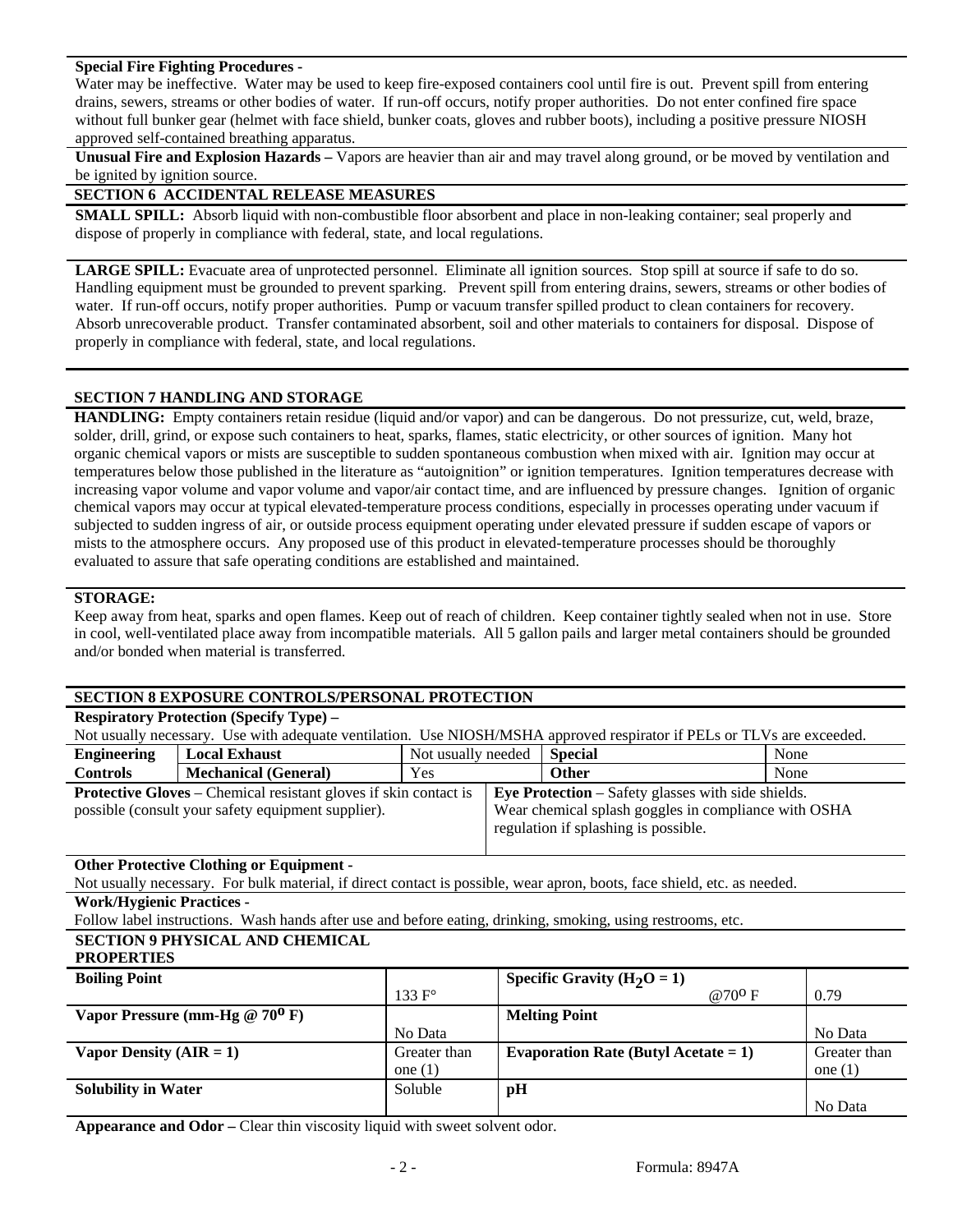| VOC: This product contains 388 grams per liter or 48.98 % by weight VOC's.                                                                                                                                                                                       |                  |                                          |                                                                                    |                                                                                         |                                                                                                                                     |
|------------------------------------------------------------------------------------------------------------------------------------------------------------------------------------------------------------------------------------------------------------------|------------------|------------------------------------------|------------------------------------------------------------------------------------|-----------------------------------------------------------------------------------------|-------------------------------------------------------------------------------------------------------------------------------------|
| <b>SECTION 10 STABILITY AND REACTIVITY</b>                                                                                                                                                                                                                       |                  |                                          |                                                                                    |                                                                                         |                                                                                                                                     |
| <b>Chemical</b>                                                                                                                                                                                                                                                  | <b>Unstable</b>  | <b>Conditions to Avoid - None known.</b> |                                                                                    |                                                                                         |                                                                                                                                     |
| <b>Stability</b>                                                                                                                                                                                                                                                 | <b>Stable</b>    | $\mathbf X$                              |                                                                                    |                                                                                         |                                                                                                                                     |
| <b>Incompatibility (Materials to Avoid) -</b>                                                                                                                                                                                                                    |                  |                                          |                                                                                    |                                                                                         |                                                                                                                                     |
|                                                                                                                                                                                                                                                                  |                  |                                          | Strong oxidizing and reducing agents, strong alkalies and strong acids.            |                                                                                         |                                                                                                                                     |
| <b>Hazardous Decomposition or Byproducts -</b>                                                                                                                                                                                                                   |                  |                                          |                                                                                    |                                                                                         |                                                                                                                                     |
|                                                                                                                                                                                                                                                                  |                  |                                          |                                                                                    | Carbon dioxide, carbon monoxide, smoke, soot and various organic oxidation by-products. |                                                                                                                                     |
| <b>Hazardous</b>                                                                                                                                                                                                                                                 | <b>May Occur</b> |                                          | <b>Conditions to Avoid - No data</b>                                               |                                                                                         |                                                                                                                                     |
| Polymerization                                                                                                                                                                                                                                                   | <b>Will Not</b>  | $\mathbf X$                              |                                                                                    |                                                                                         |                                                                                                                                     |
|                                                                                                                                                                                                                                                                  | Occur            |                                          |                                                                                    |                                                                                         |                                                                                                                                     |
| SECTION 11 TOXICOLOGICAL INFORMATION                                                                                                                                                                                                                             |                  |                                          |                                                                                    |                                                                                         |                                                                                                                                     |
|                                                                                                                                                                                                                                                                  |                  | Oral LD50 (Rat)                          |                                                                                    | Dermal LD50 (Rabbit)                                                                    | Inhalation LC50 (Rat)                                                                                                               |
| Acetone                                                                                                                                                                                                                                                          |                  | $8.5 - 10.70$ g/kg                       | 20 g/kg                                                                            |                                                                                         | No data                                                                                                                             |
|                                                                                                                                                                                                                                                                  |                  |                                          |                                                                                    |                                                                                         |                                                                                                                                     |
|                                                                                                                                                                                                                                                                  |                  |                                          | Please refer to Section 3 for available information on potential health effects.   |                                                                                         |                                                                                                                                     |
|                                                                                                                                                                                                                                                                  |                  |                                          |                                                                                    |                                                                                         |                                                                                                                                     |
| <b>SECTION 12 ECOLOGICAL INFORMATION</b>                                                                                                                                                                                                                         |                  |                                          |                                                                                    |                                                                                         |                                                                                                                                     |
|                                                                                                                                                                                                                                                                  |                  |                                          |                                                                                    |                                                                                         | No specific ecological data are available for this product. Please refer to Section 6 for information regarding accidental releases |
| and Section 15 for regulatory reporting information.                                                                                                                                                                                                             |                  |                                          |                                                                                    |                                                                                         |                                                                                                                                     |
| <b>SECTION 13 DISPOSAL CONSIDERATIONS</b>                                                                                                                                                                                                                        |                  |                                          |                                                                                    |                                                                                         |                                                                                                                                     |
|                                                                                                                                                                                                                                                                  |                  |                                          | Dispose of in accordance with all applicable local, state and federal regulations. |                                                                                         |                                                                                                                                     |
|                                                                                                                                                                                                                                                                  |                  |                                          | <b>SECTION 14 TRANSPORT INFORMATION</b> (Not meant to be all inclusive)            |                                                                                         |                                                                                                                                     |
| Domestic Highway (Containers < 1 Quart are ORM-D)                                                                                                                                                                                                                |                  |                                          |                                                                                    | <b>Domestic Air Shipments: Varies</b>                                                   |                                                                                                                                     |
| Proper Shipping Name: No data                                                                                                                                                                                                                                    |                  |                                          |                                                                                    | Proper Shipping Name: No data                                                           |                                                                                                                                     |
| ORM-D                                                                                                                                                                                                                                                            |                  |                                          | Hazard Class/Subsidiary Hazard: Consumer Commodity,                                | Hazard Class/Subsidiary Hazard: No data                                                 |                                                                                                                                     |
| UN/NA No.: No data                                                                                                                                                                                                                                               |                  |                                          |                                                                                    | UN/NA No.: No data                                                                      |                                                                                                                                     |
| Packing Group: No data                                                                                                                                                                                                                                           |                  |                                          |                                                                                    | Packing Group: No data                                                                  |                                                                                                                                     |
| Label Required: No data                                                                                                                                                                                                                                          |                  |                                          |                                                                                    | Label Required: No data                                                                 |                                                                                                                                     |
|                                                                                                                                                                                                                                                                  |                  |                                          |                                                                                    |                                                                                         |                                                                                                                                     |
| <b>SECTION 15 REGULATORY INFORMATION</b> (Not meant to be all inclusive - selected regulations represented)                                                                                                                                                      |                  |                                          |                                                                                    |                                                                                         |                                                                                                                                     |
| <b>U.S. FEDERAL REGULATIONS:</b>                                                                                                                                                                                                                                 |                  |                                          |                                                                                    |                                                                                         |                                                                                                                                     |
| <b>Carcinogenicity:</b>                                                                                                                                                                                                                                          |                  | NTP?                                     |                                                                                    | <b>IARC Monographs?</b>                                                                 | <b>OSHA Regulated?</b>                                                                                                              |
|                                                                                                                                                                                                                                                                  |                  |                                          | N <sub>0</sub>                                                                     | No                                                                                      | No                                                                                                                                  |
| OSHA: Hazardous by definition of Hazard Communication Standard (29 CFR 1910.1200).                                                                                                                                                                               |                  |                                          |                                                                                    |                                                                                         |                                                                                                                                     |
| SECTION 313: This product does not contain ingredients which are listed and may require reporting under SARA Title III Sec.<br>313 if used over the threshold reporting quantity. This information must be included in all MSDSs that are copied and distributed |                  |                                          |                                                                                    |                                                                                         |                                                                                                                                     |
|                                                                                                                                                                                                                                                                  |                  |                                          |                                                                                    |                                                                                         |                                                                                                                                     |
| for this material.                                                                                                                                                                                                                                               |                  |                                          |                                                                                    |                                                                                         |                                                                                                                                     |
|                                                                                                                                                                                                                                                                  |                  |                                          |                                                                                    |                                                                                         |                                                                                                                                     |
| <b>STATE REGULATIONS:</b><br><b>CALIFORNIA PROPOSITION 65:</b> This product is not known to contain any material listed under California's Proposition 65.                                                                                                       |                  |                                          |                                                                                    |                                                                                         |                                                                                                                                     |
|                                                                                                                                                                                                                                                                  |                  |                                          |                                                                                    |                                                                                         |                                                                                                                                     |

# **SECTION 16 OTHER INFORMATION**

MSDS Status: Revised Section(s): 8/24/09: Updated W/current date.